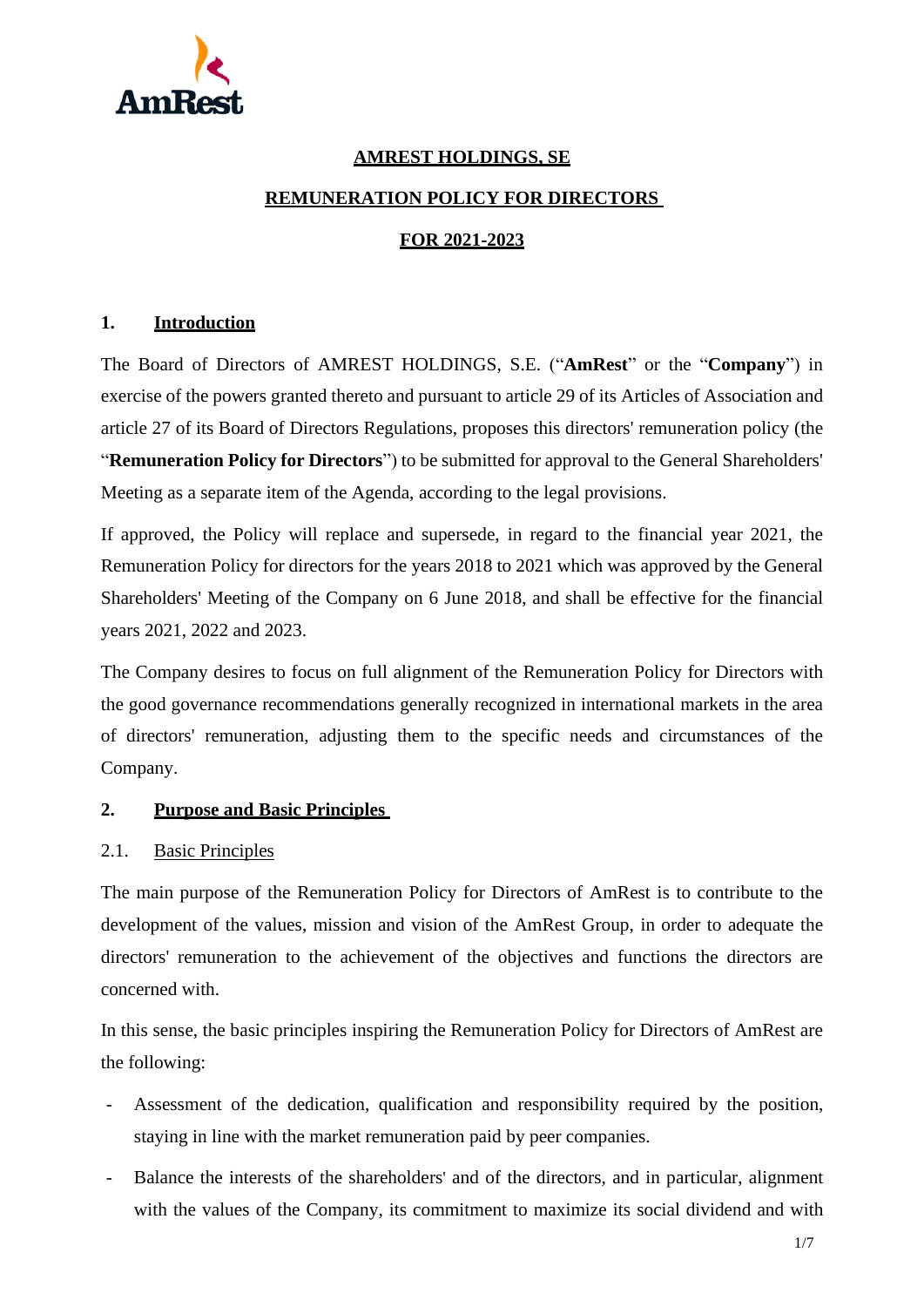

shareholders' return.

- Guarantee that the remuneration system promotes the achievement of the strategic goals set by the Company and its group (the "**Group**").
- Ensure the commitment with the principle of full transparency of the Directors' Remuneration Policy, providing timely, sufficient and clear information in line with the applicable regulations and corporate governance recommendations followed in international markets regarding directors' remuneration.

## 2.2. Term of the Policy

In accordance with the provisions of current regulations, the Remuneration Policy for Directors will be approved by the Board at least every three years.

For this reason, this policy submitted for approval to the General Shareholders' Meeting shall be applicable for the remuneration of the members of the Board of Directors during the current financial year 2021 and the two following financial years (2022 and 2023) unless any amendment or substitution is approved by the General Shareholders' Meeting of the Company during such period.

# **3. Competent Bodies**

The General Shareholders' Meeting of AmRest is entrusted with the approval of the Remuneration Policy for Directors, upon proposal of the Board of Directors and the Company's ARC.

## **4. Structure of the Remuneration of Directors in their Capacity as Such**

## 4.1. Fixed Remuneration

The members of the Board of Directors shall receive, in their capacity as such, a statutory remuneration whose maximum annual amount for all the members of the Board of Directors as determined by the General Shareholders' Meeting and updated according to the indexes or figures established by the General Shareholders' Meeting.

This remuneration includes the following items: (i) a fixed payment; and (ii) allowances for effective attendance at the meetings of the Board of Directors and its delegate or advisory committees.

The Board of Directors will, for each financial year, define the method and moment of payment and agree upon the exact allocation among its members of the global remuneration stipulated, as described in the first paragraph above.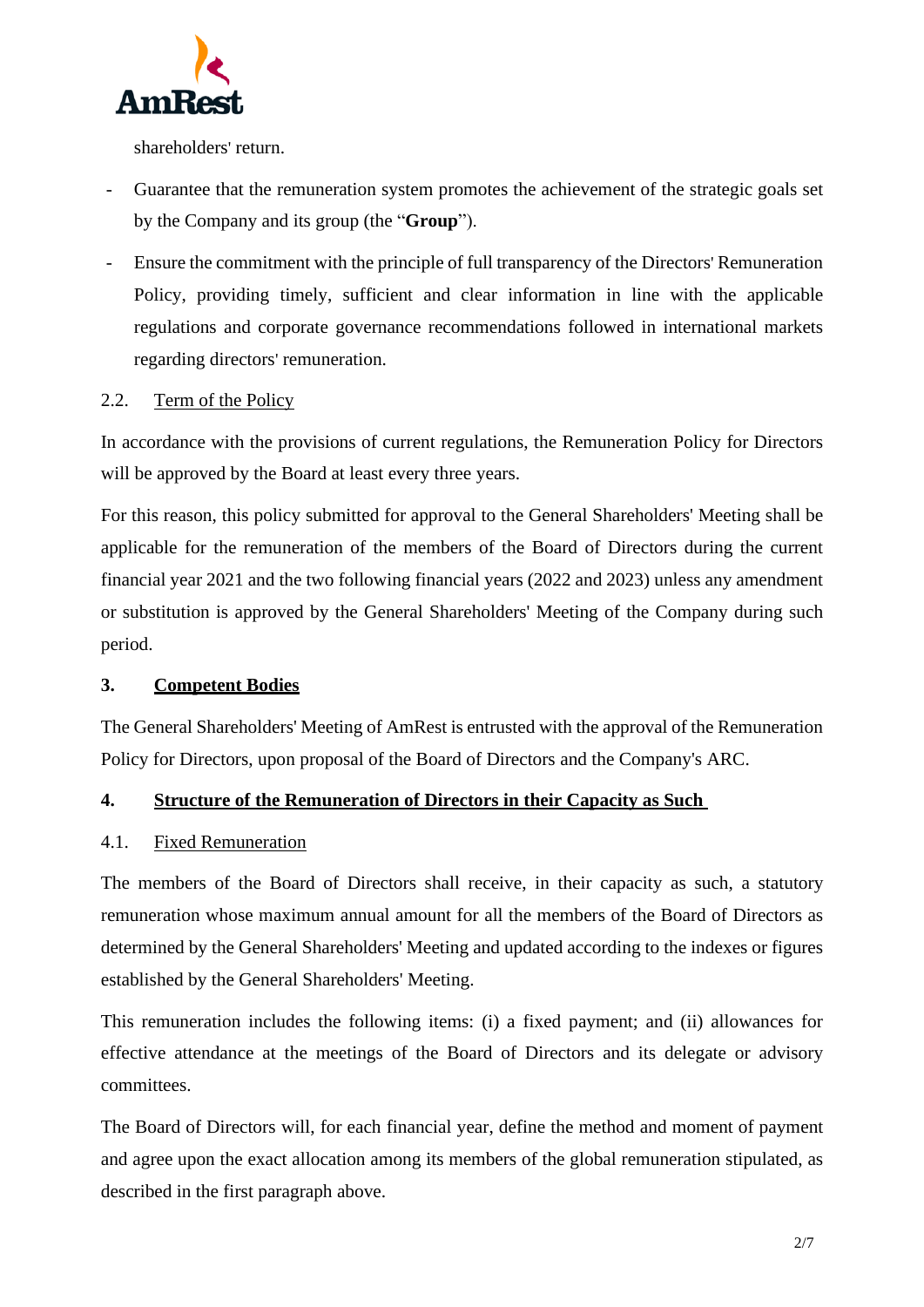

The allocation may be calculated individually, considering the functions and responsibilities corresponding to each director, whether he or she is a member of the Board's committees and any other objective circumstances that the Board of Directors deems relevant.

Regarding directors' remuneration in their capacity as such, the Remuneration Policy for Directors must establish the maximum annual remuneration payable to all members of the Board of Directors, in their capacity as such. In particular, the maximum amount AmRest will pay to the Company's directors, as fixed annual amount, in their capacity as board members, for each financial year in which this policy is in force, shall not exceed EUR 1,500,000 as a whole. This global amount aims to grant the Board of Directors with certain leeway while this policy is in force.

Within the abovementioned global maximum annual remuneration, the allocation among the Board members would be as follows:

- Member of the Board: 75,000 euros for each director. Any remuneration in cash or in kind received by a director from the Company or its Group due to his/her condition of employee shall be deducted from this amount. For the avoidance of doubt, this deduction will not apply to the amount received as an executive director.
- Independent director member of the Executive Committee or of any of the advisory Committees of the Board (irrespective of the number of Committees in which the independent director is a member): 25,000 additional euros for each independent director.

Unless the General Shareholders' Meeting adopts any resolution, the above amounts will not be updated.

## 4.2. Attendance Fees

Directors, in their capacity as such, may receive attendance fees for every meeting of the Board of Directors or the Committees they actually attend.

The total annual amount of attendance fees will depend on the number of meetings effectively held and on the number of directors attending the meetings.

#### 4.3. Coverage of Risk and Civil Liability Benefits

The Company may pay the premiums under insurance policies taken with several insurance companies, for the coverage of the death or disability of directors caused by accidents or due to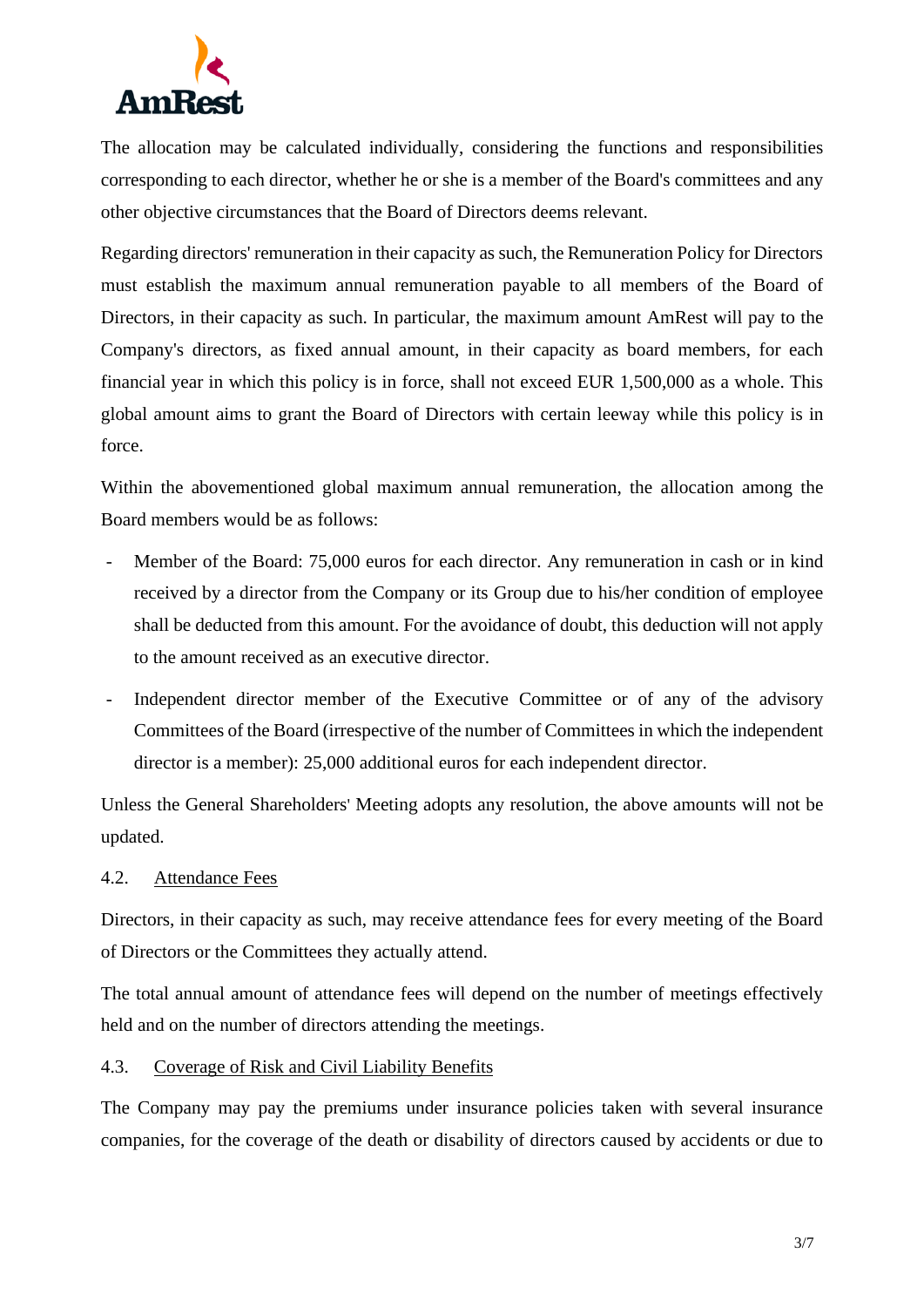

natural causes as well as the features against the eventual civil liability in which the director may incur holding the position of director.

#### 4.4. Absence of Other Remuneration

Aside from the remuneration indicated in the previous sections and regardless of the provisions set out in the following paragraph for executive directors,, the directors will not be entitled to receive any other remuneration from the Company or its Group, whatever their concept.

# **5. Structure of Remuneration of Executive Directors for the Performance of Executive Duties**

In addition to the remuneration directors may receive in their capacity as such, executive directors may receive for the performance of the executive duties delegated or entrusted to them by the Board of Directors, the remuneration determined by the Board itself. As of the date of this report, Mr. José Parés Gutierrez, Chairman of the Board of Directors, is the only member with executive functions assigned.

The remuneration of the executive directors may include fixed salaries; severance pay for reasons other than a failure to fulfil duties; pensions; insurance; forecast systems; differed payment plans; and retirement plans.

With respect to the remuneration of executive functions, the remuneration policy will set out the amount of the fixed annual remuneration and its variation during the period to which the policy refers, the different parameters to set the variable components and the main terms and conditions of the contracts signed with executive directors. The main terms and conditions of the contracts should include, in particular: their duration, compensations for early termination or termination of the contractual relationship and exclusivity agreements, and post-contractual non-competition and permanence or loyalty clauses.

## 5.1. Principles of the Remuneration of Executive Directors

The basic principles regarding the remuneration of the executive directors are the following:

- Ensure the retribution, in terms of structure and global amount, suits the best practices and is competitive with respect to those of the peer companies.
- Set objective criteria to calculate the individual remuneration of every executive director in accordance with the individual performance and the achievement of the business objectives of the Company.
- Commitment with the values of the Company and the Group, as well as with the business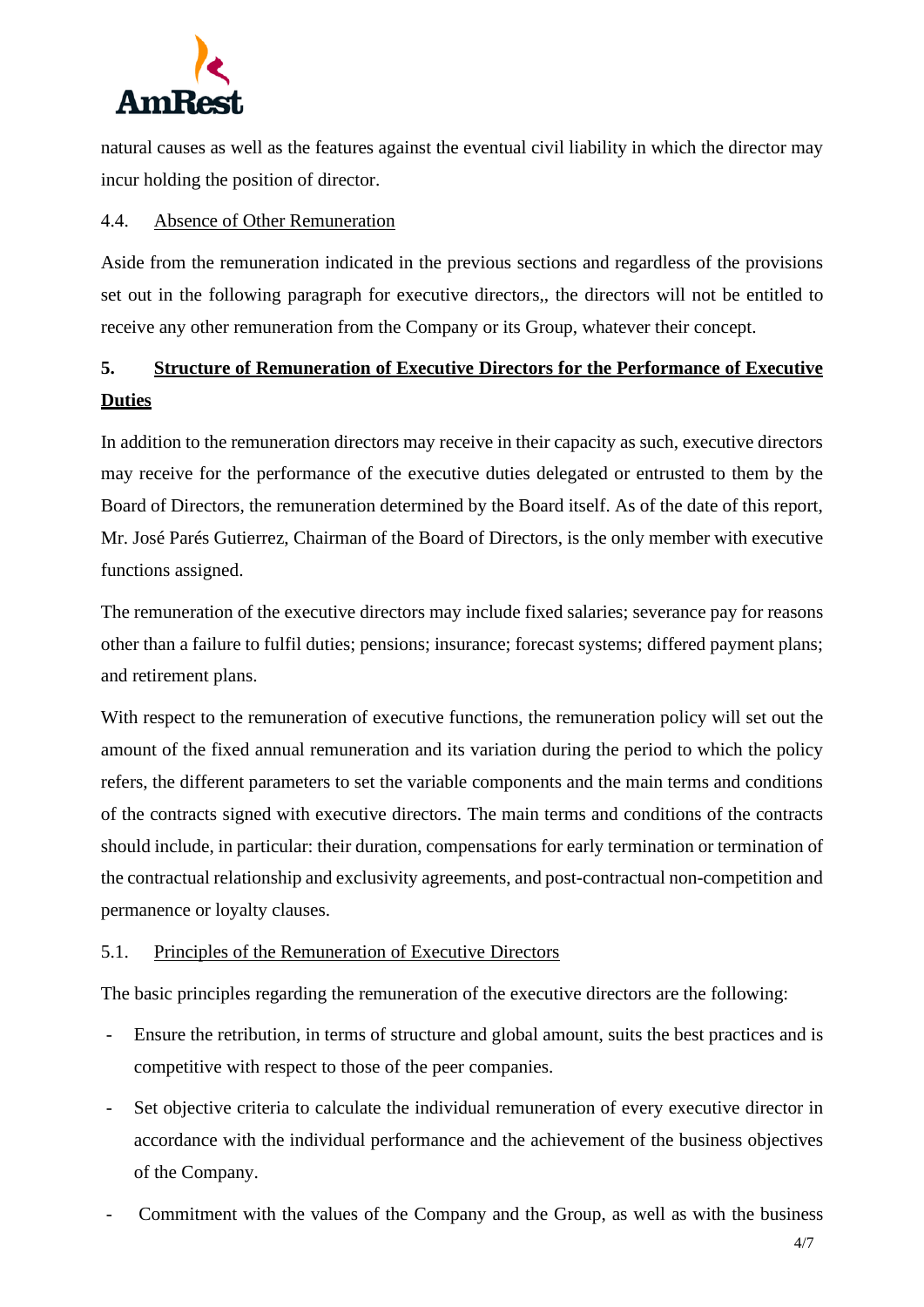

and personal ethics, meritocracy and work-life balance, in order to assure talent retention.

## 5.2. Fixed Remuneration

The remuneration of the executive directors may vary based on the specific responsibilities and nature of the functions performed and will be reviewed annually by the Board of Directors upon a proposal of the ARC.

The fixed remuneration of executive directors may not exceed EUR 500,000 per year. This amount may be increased during the term of the policy in accordance with AmRest Group's general salary update rules, which may not exceed 10% per year.

#### 5.3. Variable Remuneration

The executive directors of the Company shall not perceive any variable remuneration.

# 5.4. Remuneration for holding the position of director or for other functions at other companies of the Group

Executive directors may receive additional remuneration for the provision of services to other companies of the Group, however the overall amount of remuneration to be received may not exceed the maximum limits established in this policy.

## 5.5. Welfare benefits and other remuneration

The remuneration system of executive directors may be supplemented by health and life insurance policies arranged by the Company for the executive directors, in line with practices in the market by peer companies. Likewise, the executive directors may receive other remuneration in kind such as the renting of vehicles, parking spaces, accommodation, travel expenses, travel allowances, coverage of relocation expenses, including relocation abroad, and other social benefits applicable in general to the directors of the Company. This will be a decision of the Board of Directors upon proposal of the ARC.

## **6. Basic terms of the Contracts with Executive Directors**

## a) Contract Duration

The contract with executive directors of the Company may be of temporary or indefinite duration.

#### b) Malus and Claw-back Clauses

They do not apply as there is no provision for executive directors to receive any variable remuneration.

c) Severance Compensation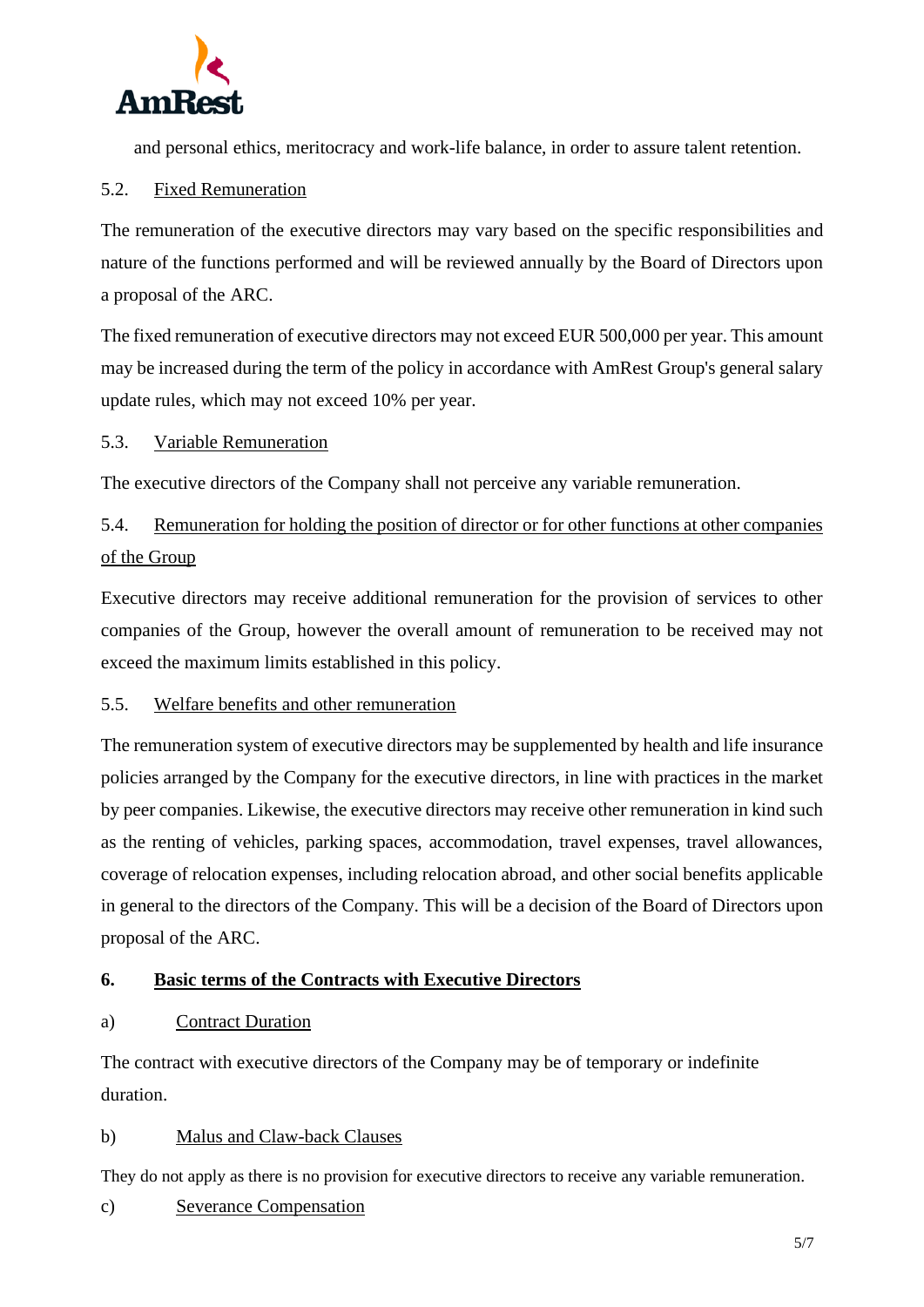

The executive directors may have the right to receive a severance compensation in the event of termination of their relationship with the Company, provided that such termination is not the consequence of a breach attributable thereto or of the sole decision thereof.

The amount, where applicable, due to the director in this regard shall not exceed the amount equivalent to two years of the director's total annual remuneration. Such amount shall not be provided until the Company has been able to verify that the director has complied with the criteria or conditions established for its receipt.

Expiry or termination payments include any payments whose accrual or payment obligation arises as a result of or in connection with the termination of the director's contractual relationship with the Company, including amounts not previously vested in long-term savings schemes and amounts paid under post-contractual non-competition agreements.

## d) Non-competition

The contracts with executive directors may establish the payment of remuneration for the duty no to compete with respect to companies and activities similar in nature with the one of the Company or the Group, during the duration of the contract and for a period after its termination. The financial compensation to be provided for this post-contractual non-competition agreement may be understood to be included in the compensation foreseen in the event of termination of the contract.

#### e) Exclusivity

The contracts with executive directors may establish the payment of remuneration for the duty not to enter into contracts to provide services to other companies or entities except if expressly authorized by the Board of Directors.

#### f) Governing Law

The contracts with the executive directors are governed by Spanish law, and in particular by the Spanish Corporate Enterprise Act (*Ley de Sociedades de Capital*), and any legal provisions applicable in each case. The contracts that the executive directors may have with other Group companies will be governed by the law of the nationality of the Group company.

## g) Compliance with the Company's Corporate Governance

The executive directors are obliged to strictly comply with the Company's Corporate Governance rules.

#### h) Jurisdiction

Any dispute that may arise in relation to the interpretation, performance or termination of the